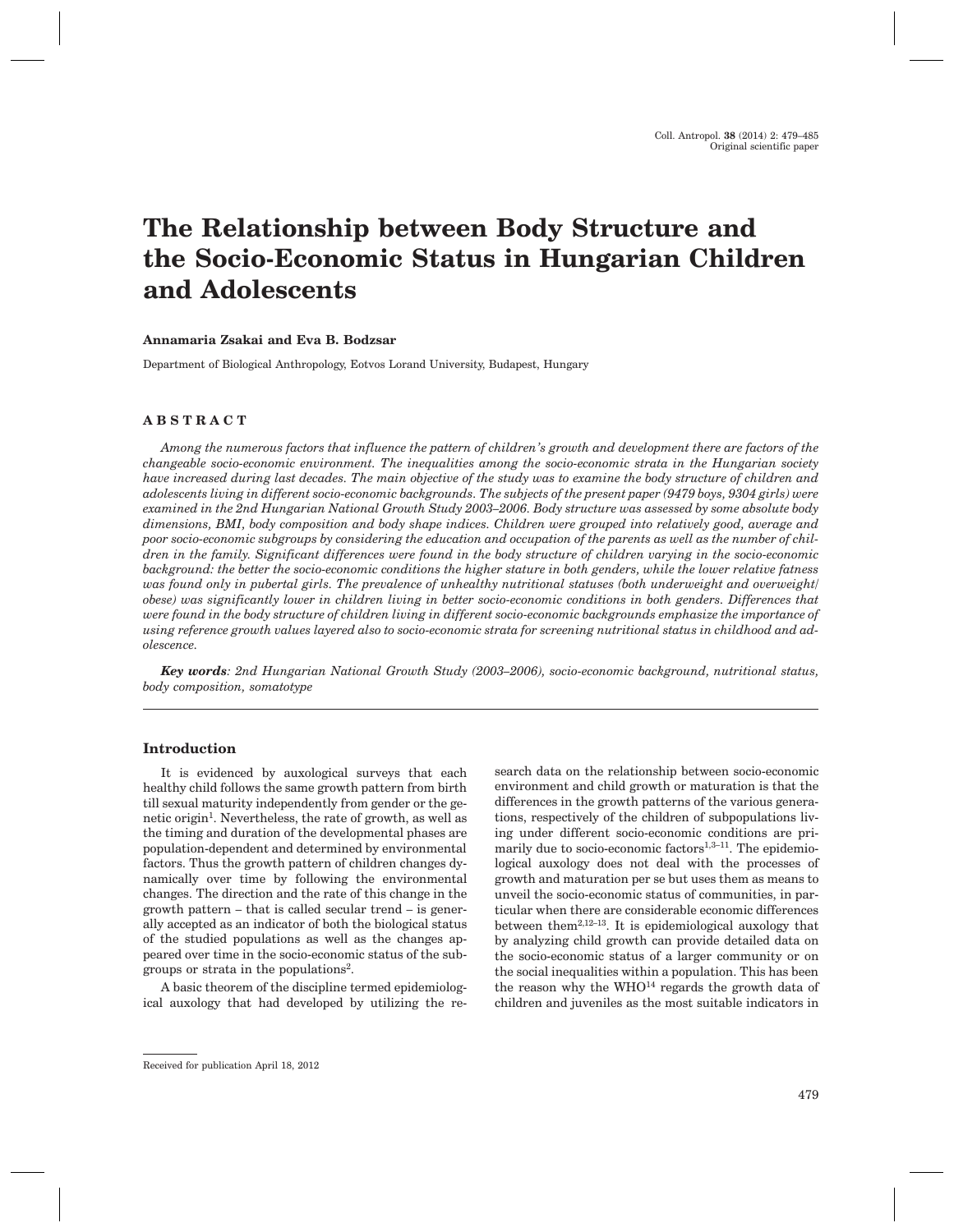describing the nutritional, hygienic and health status of communities. This of course assigns particular importance to a regular monitoring of childhood and young-age growth as well as to regional comparisons since these are the main sources of data on the factors of suboptimal health and thereby the logical foundation of elaborating social policy.

Significant shifts have occurred in the structure of diet, physical activity patterns, and as a summation of these lifestyle changes in the nutritional status of human populations in the developed societies due to technological changes (e.g. the price of food has lowered, the amount of physical activity required at work and in daily activity has reduced in the last century<sup>15-17</sup>. These trends manifested in the lifestyle of Hungarian children and adolescents as well, i.e. in the increasing prevalence of unhealthy eating and physical inactivity patterns, and increased body fatness18–20.

The influences of the macroclimate (e.g. the type of the region's settlements, the grade of urbanization, medical and educational resources and institutions, professional composition, regional social policy) shape the physical and mental exfoliation of children, and all of these influences can reach the children through their environment and their family. As microclimate it is the family that mediates the economic functions and provides the care so essential for the physical existence of the child. The role of the micro-environmental factors, i.e. parental attitudes, the level of parental education, etc. and as a summation of these components the socio-economic status of the family, in shaping health behaviour (e.g. eating and physical activity habits) has been evidenced by numerous health behaviour related auxological studies $2^{1-29}$ . The commonly used socio-economic status measures are income, consumption expenditure, household composition, parental education and occupation. There are additional factors for classifying economic standing, which can vary by the economic status of the countries (e.g. housing tenure, household ownership of durable assets, infrastructure and housing characteristics – source of water, sanitation facility, etc.)<sup>30,31</sup>.

Taking into account all these evidenced influences of environmental factors on somatic development, the basic aims of the present research were to study (1) if essential differences do exist in the body structure of children living in different socio-economic backgrounds, (2) if such differences do exist, then in which stage of human life cycle the differences are the most pronounced, and (3) which indicators of body structure do have the largest environmental dependency.

## **Subjects and Methods**

The subjects of the present study aged between 3–18 years (9479 boys and 9304 girls, Table 1) and represented a randomly selected subsample (for monitoring the factors of the socio-economic background and for analyzing their interactions with the biological status of children) of the 2nd Hungarian National Growth Study 2003– 200632.

The anthropometric measurements were performed by using standardized techniques (IBP recommendations<sup>33</sup>) and standard anthropometric measuring devices.

Body development of children was assessed by using absolute body dimensions (body height and weight), relative body mass (BMI), and body composition indices. The development of the skeleto-muscular system was estimated by the relative/corrected upper arm muscle area (CAMA):

$$
CAMA (cm2) = (170.18/H) × (MUAC/2π −− (ST + SB)/40)2 × π
$$

while the body fatness was assessed by the stature-adjusted sum of 8 skinfold thicknesses (SKF) – skinfold thicknesses were weighted to take into account their variation ranges and their location on the body:

$$
SKF = (170.18/H) \times [2.6SFa + (2.3SB + 1.7ST)/2 ++ (1.6SSs + 1.5SCh)/2 + (1.2SSi + 1.2SA)/2 + 1.2STh ++ 1.4SC]
$$

where 170.18 is the estimated stature (cm) of the human unisex phantom $34$ . H: body height (cm), MUAC: mid upper arm circumference – relaxed (cm), ST and SB: thicknesses over the triceps and the biceps, SFa: mid-forearm skinfold thickness, SSc: subscapular skinfold thickness, SCh: chest skinfold thickness, SSi: suprailiac skinfold thickness, SA: abdominal skinfold thickness, STh: mid- -thigh skinfold thickness, SC: calf skinfold thickness (skinfold thicknesses are in mm).

Nutritional status was assessed by BMI  $(kg/m<sup>2</sup>)$ , children were grouped into the BMI categories »underweight«, »normal«, »overweight« and »obese« by using the age-dependent cut-off points recommended by Cole and his  $colleagues<sup>35,36</sup>$ .

Individual somatotypes were estimated by the Heath- -Carter anthropometric method37. Components were calculated by using the regression equations suggested by Carter38. Tridimensional somatotypes were represented by somatoplots in the two-dimensional somatochart $37$ .

**TABLE 1** CASE NUMBERS BY AGE AND GENDER

|             |     | Age (years) |     |     |     |     |     |     |     |     |     |     |     |     |     |     |       |
|-------------|-----|-------------|-----|-----|-----|-----|-----|-----|-----|-----|-----|-----|-----|-----|-----|-----|-------|
|             |     |             | 5.  | 6   |     | 8   | 9   | 10  | -11 | -12 | 13  | -14 | 15  | 16  | 17  | 18  | Total |
| <b>Boys</b> | 292 | 413         | 503 | 482 | 483 | 593 | 634 | 619 | 686 | 724 | 683 | 588 | 745 | 785 | 686 | 563 | 9479  |
| Girls       | 303 | 382         | 461 | 497 | 518 | 640 | 641 | 647 | 742 | 779 | 724 | 567 | 700 | 647 | 523 | 533 | 9304  |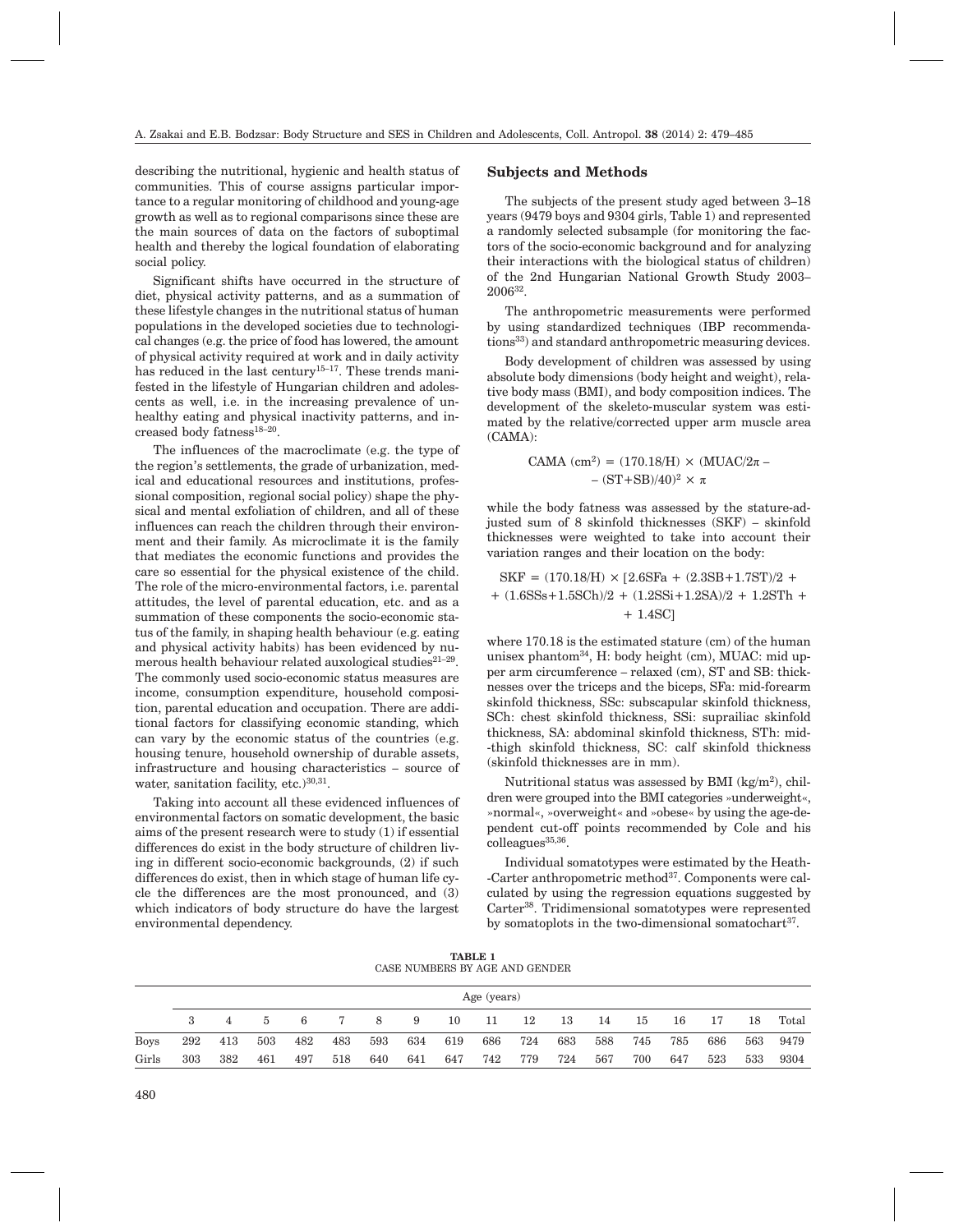Children's socio-economic background was surveyed by using questionnaires. There are some methodological difficulties connecting with socio-economic status estimation, e.g.: (1) The commonly used determinants of the socio-economic status do not capture all of the effects of family background<sup>39</sup>. (2) Sometimes it is quite difficult to use these indicators in the estimations, e.g. it is difficult to fully and accurately measure income  $39-41$ . (3) The influence of these factors on for example children's growth pattern can not be studied independently, there are many interactions between them. (4) Differences in growth pattern of children associated with social class and ethnicity can many times mask each other in such developing countries, in which for example significant differences can be found in body structure as well as in the socio-economic status between the ethnic groups living together in a society<sup>42,43</sup>. To avoid these difficulties as much as possible, the socio-economic status (SES) was estimated by using an index composed from the commonly used determinants of the families' socio-economic background in the European populations. Children were divided into socio-economic status subgroups by considering the education and occupation level of the parents and the number of children in the family:

$$
SES index = Ed_{father} + Ed_{mother} + Occ_{father} + \n+ Occ_{other} + 2 \times Ch
$$

where  $Ed_{father}$  and  $Ed_{mother}$ : parental education (1 – unfinished elementary school; 2 – finished elementary school; 3 – vocational training school; 4 – secondary school; 5 – higher education); Occ<sub>father</sub> and Occ<sub>mother</sub>: parental occupation (1 – unemployed; 2 – retired, homemaker; 3 – blue-collar worker; 4 – white-collar worker; 5 – white-collar worker with higher educational level); Ch: number of brothers and sisters of the studied child in the family (the studied child has: 1 – 4 or more brothers/sisters; 2 – 3 brothers/sisters; 3 – 2 brothers/sisters; 4 – 1 brother/ sister; 5 – no brother/sister).

The 75th (cut-off score: 24) and 25th centile (cut-off score: 19) values of the index were used as cut-off limits to divide children into relatively good (SES1), average (SES2) and relatively poor (SES3) socio-economic subgroups.

Results only on the comparisons of children's growth pattern living in relatively good and bad socio-economic background (SES1/SES3) were selected for this presentation.

Factor analysis was used to construct the SES index<sup>44</sup>. The selection of household wealth related variables (e.g. living standards as TV or car ownership; housing characteristics: sanitation, number of rooms in the house; demographic variables: number of family members or number of children in the family, socio-economic proxis: parental education and occupation, etc.) was based on the analysis of SES variables' differentiation in the Hungarian population and the analysis of the relationship among the variables. The final choice of asset variables (parental education and occupation, number of children in the family) was in coincidence with many other epidemiological auxological surveys' results, since parental education and occupation as well as the number of the family members have been found to have the strongest effect on growth among the determinants of socio-economic status7,45–48.

Hypotheses were tested at 5% level of random error by using SPSS v. 18.0: by using Student's t-test in variables having normal distribution and by Mann-Whitney test in the non-normally distributed variables. Normality of the age-group's distribution was tested with the Kolmogorov-Smirnov test.  $\chi^2$ -test was used for testing the homogeneity of distributions.

# **Results**

# *Body development vs. socio-economic status* Stature

It could be stated that children and adolescents living in relatively good socio-economic familiar background (SES1) were taller (generally with 2–3 cm) than their age-peers living in relatively bad socio-economic background in both genders (Figure 1).



*Fig. 1. Differences between the SES subgroups' mean body height (%) in children and adolescents (SES1-SES3, expressed in the percentage of SES1; SES1: relatively good socio-economic background, SES3: relatively poor socio-economic background; \*: significant difference, Student's t-test).*

Body mass

The body mass (Figure 2) of children and adolescents did not differ by the socio-economic development of the



*Fig. 2. Differences between the SES subgroups' body mass medians (%) in children and adolescents (SES1-SES3, expressed in the percentage of SES1; SES1: relatively good socio-economic background, SES3: relatively poor socio-economic background; \*: significant difference, Mann-Whitney test).*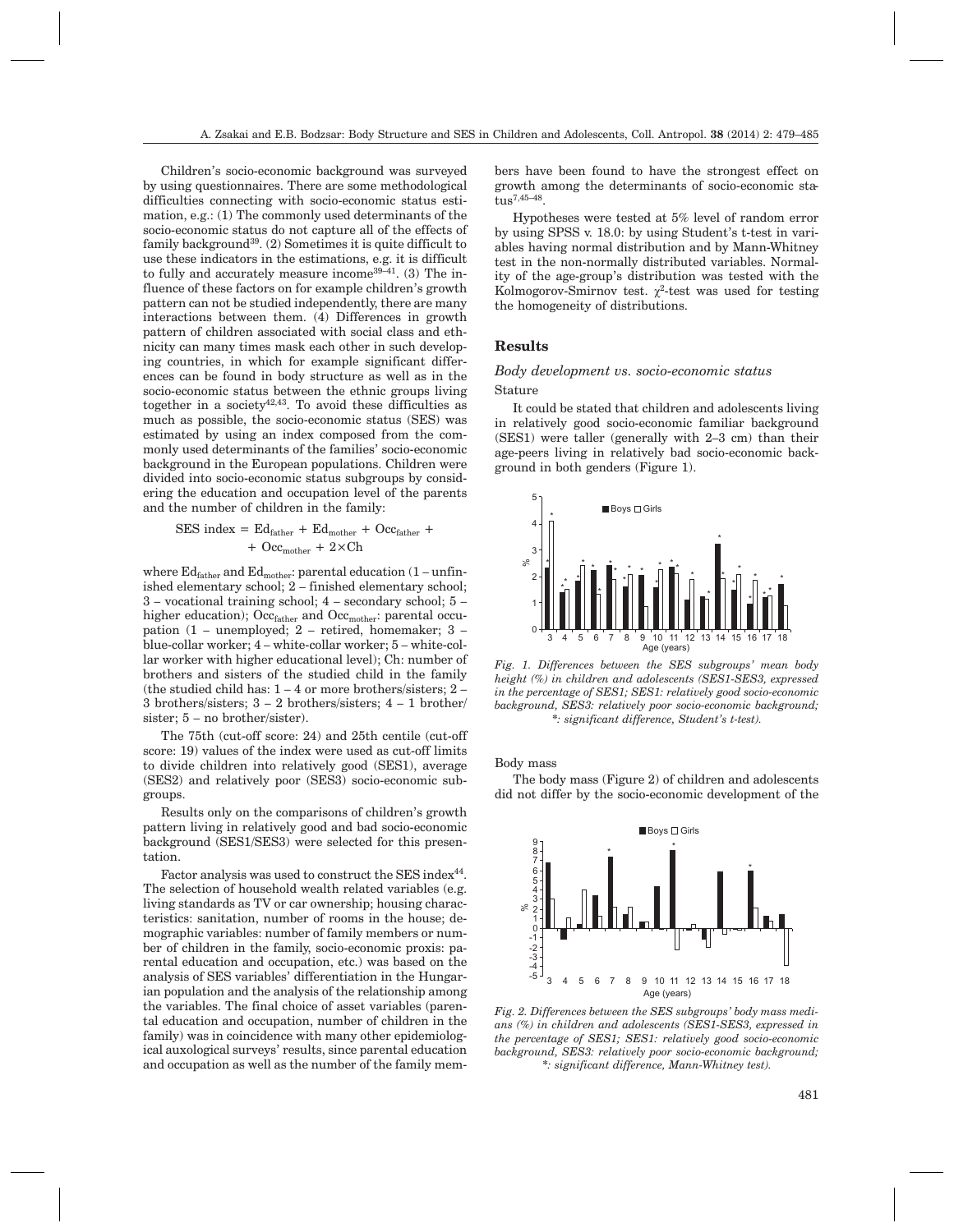micro-environment (with the exception of some age-groups in the boys).

#### Body mass index

The body mass index of children with relatively good and bad socio-economic status did not differ in either of the genders through the whole studied age interval with the exception of 5- and 16-year old boys and pubertal girls (in these age-groups: children and adolescents living in relatively bad socio-economic conditions had significantly bigger BMI than their age-peers with better socio- -economic background; Figure 3).



*Fig. 3. Differences between the SES subgroups' body mass index medians (%) in children and adolescents (SES1-SES3, expressed in the percentage of SES1; SES1: relatively good socio-economic background, SES3: relatively poor socio-economic background; \*: significant difference, Mann–Whitney test).*

# *Nutritional status vs. socio-economic status* BMI

The prevalence of underweight children decreased by age through childhood and stabilized around the age of 10 years in both genders and both SES subgroups (Figures 4 and 5). The prevalence of underweightness was significantly higher in the SES3 subgroups through the whole studied age interval in the boys (Figure 4), while only in childhood (till 9 years of age) in the girls (Figure 5). The frequency of underweight adolescent girls was similar in the SES subgroups.

The distribution pattern of overweight and obese children was very similar across the social strata both in the boys and the girls: the joint prevalence of overweight and obese children increased by age till puberty in both genders, then decreased till the end of the studied age interval in the girls, while after a slight decrease in puberty increased again in postpubertal boys (Figures 6 and 7). By considering the differences in the prevalence of overweightness and obesity across the SES subgroups, the joint prevalence of overweight and obese children was higher (with 3–7%) in the relatively poor socio-economic subgroup than in the SES1 subgroup with better socio- -economic background (with the exception of some age- -groups; Figures 6 and 7).

#### Subcutaneous fatness

Although the differences were significant between the SES subgroups' subcutaneous skinfold thicknesses only in the age-groups 4, 11 and 18 years, as a general ten-



*Fig. 4. The prevalence of underweight boys by the socio-economic status (SES1: relatively good socio-economic background, SES3: relatively poor socio-economic background; \*: significant difference,*  $\chi^2$ -test).



*Fig. 5. The prevalence of underweight girls by the socio-economic status (SES1: relatively good socio-economic background, SES3: relatively poor socio-economic background; \*: significant difference,*  $\chi^2$ -test).



*Fig. 6. The prevalence of overweight and obese boys by the socio- -economic status (SES1: relatively good socio-economic background, SES3: relatively poor socio-economic background; \*: significant difference, ÷2-test).*



*Fig. 7. The prevalence of overweight and obese girls by the socio- -economic status (SES1: relatively good socio-economic background, SES3: relatively poor socio-economic background; \*: significant difference, ÷2-test).*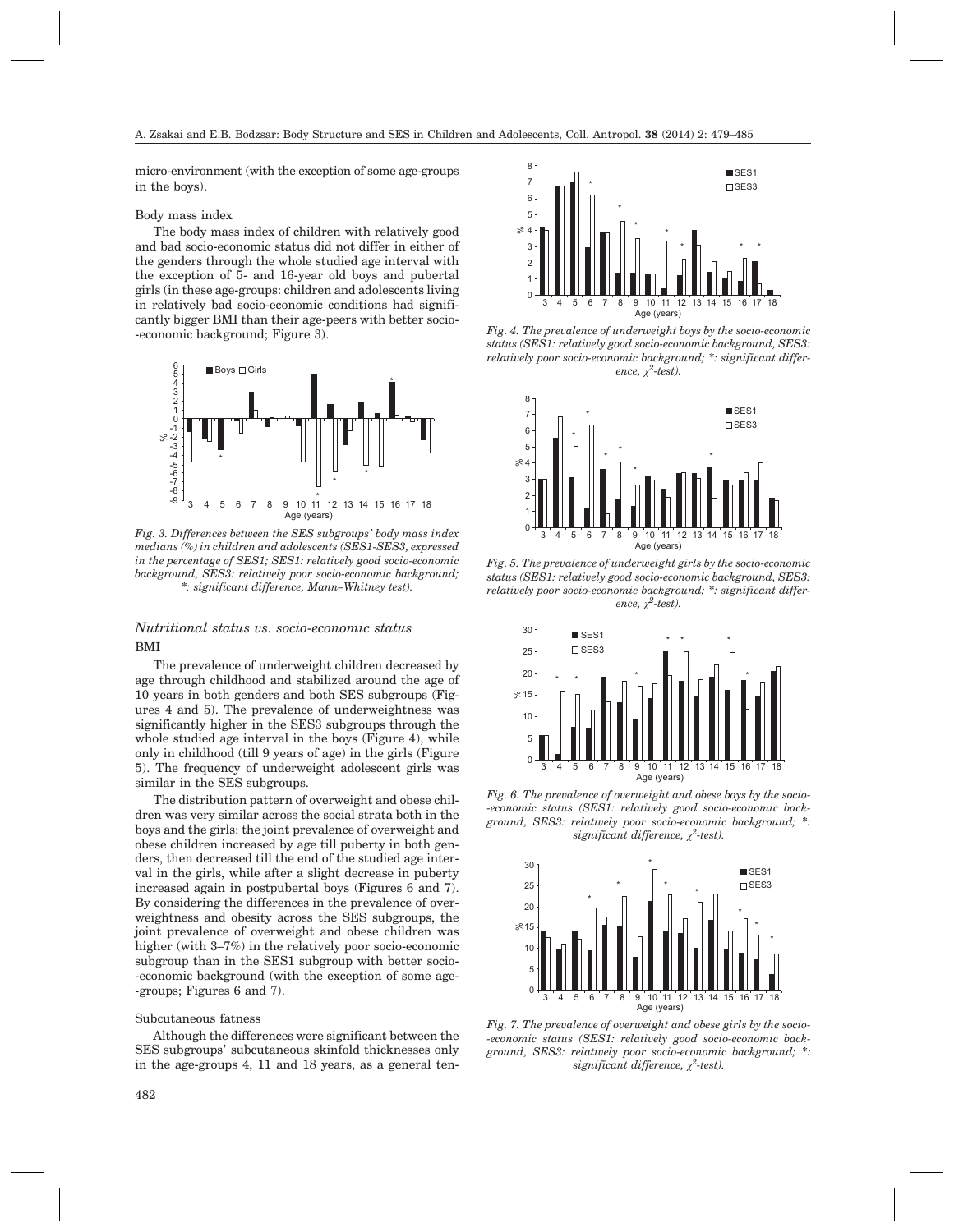dency, it was observed that the subcutaneous fat accumulation of girls living in better socio-economic background was significantly smaller than in SES3 girls. The same tendency was found in the boys, but only in childhood (between 3–5 years) (Figure 8).



*Fig. 8. Differences between the SES subgroups' sum of subcutaneous skinfold thicknesses (median, %) in children and adolescents (SES1-SES3, expressed in the percentage of SES1; SES1: relatively good socio-economic background, SES3: relatively poor socio-economic background; \*: significant difference, Mann-Whitney test).*

Skeleto-muscular development

By regarding the mean upper arm muscle area of the SES subgroups, there was not any difference between the socio-economic subgroups in this anthropometric indicator of skeleto-muscular development in either of the genders (Figure 9).



*Fig. 9. Differences between the SES subgroups' upper arm muscle area medians (%) in children and adolescents (SES1-SES3, expressed in the percentage of SES1; SES1: relatively good socio- -economic background, SES3: relatively poor socio-economic background; \*: significant difference, Mann-Whitney test).*

#### *Body shape vs. socio-economic status*

Body shape of boys did not differ by the socio-economic status of the families; not only the category of the SES subgroups' mean somatotypes was the same in every age-group, but the mean somatotype components of the SES subgroups were similar as well (Figure 10).

Contrary to the boys, after the age of 10 girls' body shape showed differences between the SES subgroups, i.e. the somatotype of girls living in worse socio-economic conditions was more endomorphic than their age-peers living in better socio-economic background (Figure 11).



*Fig. 10. Mean somatotype of boys by the socio-economic status (:* relatively good socio-economic background,  $\Box$ : relatively poor so*cio-economic background).*



*relatively good socio-economic background,* **0***: relatively poor socio-economic background).*

# **Discussion**

The growth pattern of Hungarian children and adolescents living in different socio-economic environments differed significantly in the turn of the 3rd Millennium at the micro-environmental level (estimated by the socio- -economic status of the families). By comparing some absolute body dimensions, BMI, nutritional status and body shape indexes it could be stated that:

(1) Children and adolescents living in better socio-economic conditions were taller and had similar body mass than their age-peers growing up in worse socio-economic conditions in both genders.

(2) These differences of stature and body mass imply and explain the differences of nutritional status between the SES subgroups, namely, the children and adolescents living in relatively good socio-economic background had a better chance to develop normal nutritional status than their age-peers growing up in relatively poor background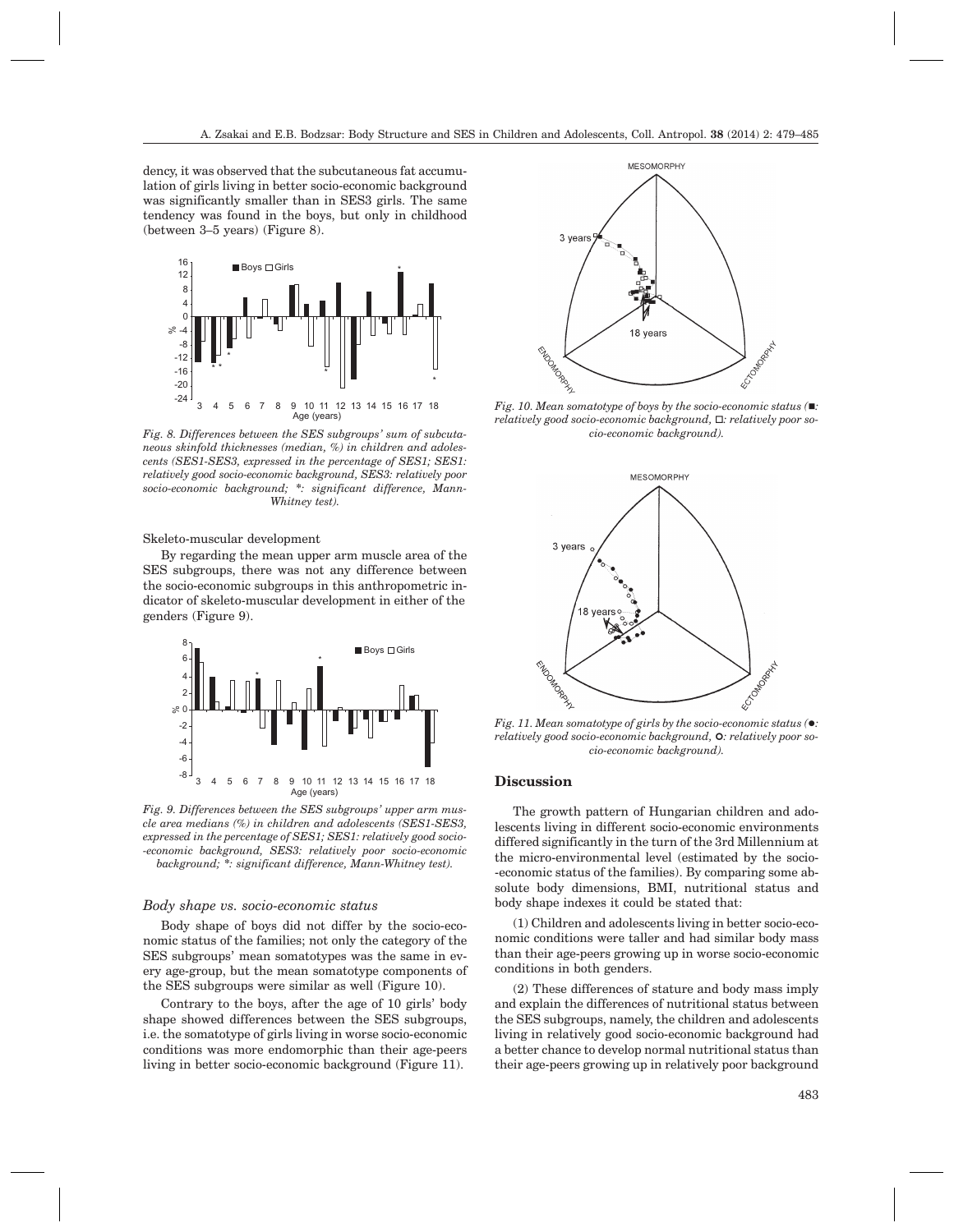in both genders. Both forms of not normal nutritional status – underweight and overweight/obese status – were higher in children living in worse socio-economic conditions (with the exception of underweight pubertal girls, there was not any SES difference in this age-group of girls: presumably due to the more and more active weight- -control behaviour of pubertal girls independently of the socio-economic status). The paradox – obese and poor – can be explained by the relationship between the socio- -economic status and dietary as well as physical activity behaviour17,49–57.

(3) Although the linear dimension, the stature and the three dimensional measurement of body extent, the body mass, showed different tendencies in the SES subgroups' comparison, the relative mass (BMI) of the SES subgroups did not differ significantly, with the exception of pubertal girls (better socio-economic conditions predestined smaller BMI). By considering the results of the nutritional status and body shape analyses we can conclude that pubertal girls' smaller subcutaneous fat accumulation in the subgroup with relatively good socio-economic background led to these SES differences in the body structure in puberty.

# **Conclusions**

In accordance with the observations of many other European epidemiological auxological surveys of the last  $decades^{10,11,17,57-63}$  – the body structure of Hungarian children and adolescents differed across the socio-economic backgrounds in the beginning of the 2000s, i.e. children and adolescents living in good socio-economic conditions had better body development and healthier nutritional status than their age-peers' with poor SES.

## **REFERENCES**

Stature and nutritional status were found the most sensitive indicator of body development to the socio-economic status in both genders.

The SES-related differences in the growth pattern of children and adolescents imply that the social support network should be developed to prevent these inequalities in the physical development of children and adolescents among the socio-economic strata in our society.

It is evidenced by numerous studies that the socio- -economic level of the families can influence children's body development and nutritional status indirectly, through nutritional and habitual physical activity pattern and health behaviour $64-67$ . All of these lifestyle factors form very early in life by unconsciously imitating the familiar habits. The healthcare professionals, schools and local policies could also play significant role in this learning process – since children can be taught to follow »healthy« habits till the age of 14–15 years – by providing age-specific dietary, physical activity and health behavioural recommendations to children and adolescents<sup>68</sup>.

Until the social support network could eliminate these inequalities: our differences also emphasize the importance of using reference growth values layered also to socio-economic strata for screening retarded growth and development in childhood and adolescence

# **Acknowledgements and Declaration of Interest**

The 2nd Hungarian National Growth Study was supported by the Hungarian National Foundation for Science (OTKA grant K 76849). The authors declare no conflict of interest.

<sup>1.</sup> EVELETH PB, TANNER JM, Worldwide variation in Human Growth, 2nd edition (Cambridge University Press, Cambridge, 1990). — 2. BODZSAR EB, SUSANNE C (Eds), Secular growth changes in Europe (Eotvos University Press, Budapest, 1998). — 3. EIBEN OG, Anthrop Anzeig, 33 (1972) 205. — 4. BODZSAR EB, Data to Puberty of Girls (Humanbiologia Budapestinensis 3, Budapest, 1975). — 5. BODZSAR EB, Secular Growth Changes in Hungary. In: BODZSAR BE, SUSANNE C (Eds) Secular Growth Changes in Europe (Eotvos University Press, Budapest, 1998). — 6. BIELICKI T, WELON Z, Yearbook Phys Anthrop, 25 (1982) 153. — 7. BIELICKI T, Physical Growth as a Measure of the Economic Well-being of Populations: The Twentieth Century. In: FALKNER F, TANNER JM (Eds) Human Growth (Plenum Press, New York, 1986). — 8. SOBAL J, STUNKARD AJ, Psycholog Bull, 105 (1989) 260. DOI: 10.1037/0033-2909.105.2.260. — 9. MARMOT M, WILKINSON RG, Social determinants of health (Oxford University Press, Oxford, 1999). — 10. CAVELAARS AEJM, KUNST AE, GEURTS JJM, CRIALESI R, GRÖTVEDT L, HELMERT U, LAHELMA E, LUNDBERG O, MIELCK A, RASMUSSEN NK, REGIDOR E, SPUHLER T, MACKENBACH JP, Ann Hum Biol, 27 (2000) 407. DOI:10.1080/03014460050044883. — 11. EIBEN OG, MASCIE-TAYLOR CGN, Econ Hum Biol, 2 (2004) 295. DOI: 10.1016/j.ehb.2004.04.002. — 12. FALKNER F, TANNER JM (Eds), Human Growth (Plenum Press, New York, London, 1978). — 13. TANNER JM, Horm Res Paediatr, 38 (1992) 106. DOI: 10.1159/000182580. — 14. WORLD HEALTH ORGANIZATION, WHO Expert Committee on Physical Status: The use and interpretation of anthropometry. WHO Technical Report Series 854 (WHO, Geneva, 1995). — 15. PHILIPSON T, Health Econ, 10 (2001) 1. DOI: 10.1002/1099-1050(200101). — 16. KOMLOS J, SMITH

PK, BOGIN B, J Biosoc Sci, 36 (2004) 209. DOI: 10.1017/S002193200300 6205. — 17. JOLLIFFE D, Econ Hum Biol, 9 (2011) 342. DOI: 10.1016/ j.ehb.2011.07.004. — 18. ZSAKAI A, LICHTHAMMER A, BODZSAR E, Nutrient and energy intake profile of Hungarian children and adolescents. In: BODZSAR EB, SUSANNE C (Eds), Nutritional Factors in Past and Present Populations (Plantin Publishing and Press Ltd, Budapest, 2010). — 19. VITALYOS GA, ZSAKAI A, UTCZAS K, BODZSAR EB, Anthrop Kozl, 51 (2010) 59. — 20. OETI (NATIONAL INSTITUTE FOR FOOD AND NUTRITION SCIENCE, HUNGARY), National Diet and Nutritional Status Survey 2009. »Health is in the focus« (OETI, Budapest, 2010). — 21. CUSATIS DC, SHANNON BM, J Adol Health, 18 (1996) 27. DOI: 10.1016/1054-139X(95)00125-C. — 22. NEUMARK- -SZTAINER D, Adol Med, 10 (1999) 41. — 23. DE BOURDEAUDHUIJ I, VAN OOST P, Psychol Health, 15 (2000) 751. DOI: 10.1080/0887044000 8405579. — 24. LIEN N, JACOBS DR, KLEPP K-I, Public Health Nutr, 5  $(2002)$  671. DOI: 10.1079/PHN2002334.  $-$  25. ASZMANN A (Ed), Health behaviour of school-aged children (in Hungarian) (OGyEI, Budapest, 2003). — 26. DRUKKER M, KAPLAN C, FERON F, VAN OS J, Soc Sci Med, 57 (2003) 825. DOI: 10.1016/S0277-9536(02)00453-7. — 27. VE-REECKEN CA, INCHLEY J, SUBRAMANIAN SV, HUBLET A, MAES L, Eur J Public Health, 15 (2005) 224. DOI: 10.1093/eurpub/cki005. — 28. BODZSAR EB, ZSAKAI A, PAPAI J, SUSANNE C, Antropo, 11 (2006) 93. Available from: URL: http://www.didac.ehu.es/antropo/11/11-12/Bodzsar. htm. — 29. CLARK HR, GOYDER E, BISSELL P, BLANK L, PETERS J, J Public Health, 29 (2007) 132. DOI: 10.1093/pubmed/fdm012. — 30. CI-RINO PT, CHIN CE, SEVCIK RA, WOLF M, LOVETT M, MORRIS RD, Assessment, 9 (2002) 145. DOI: 10.1177/10791102009002005. — 31.